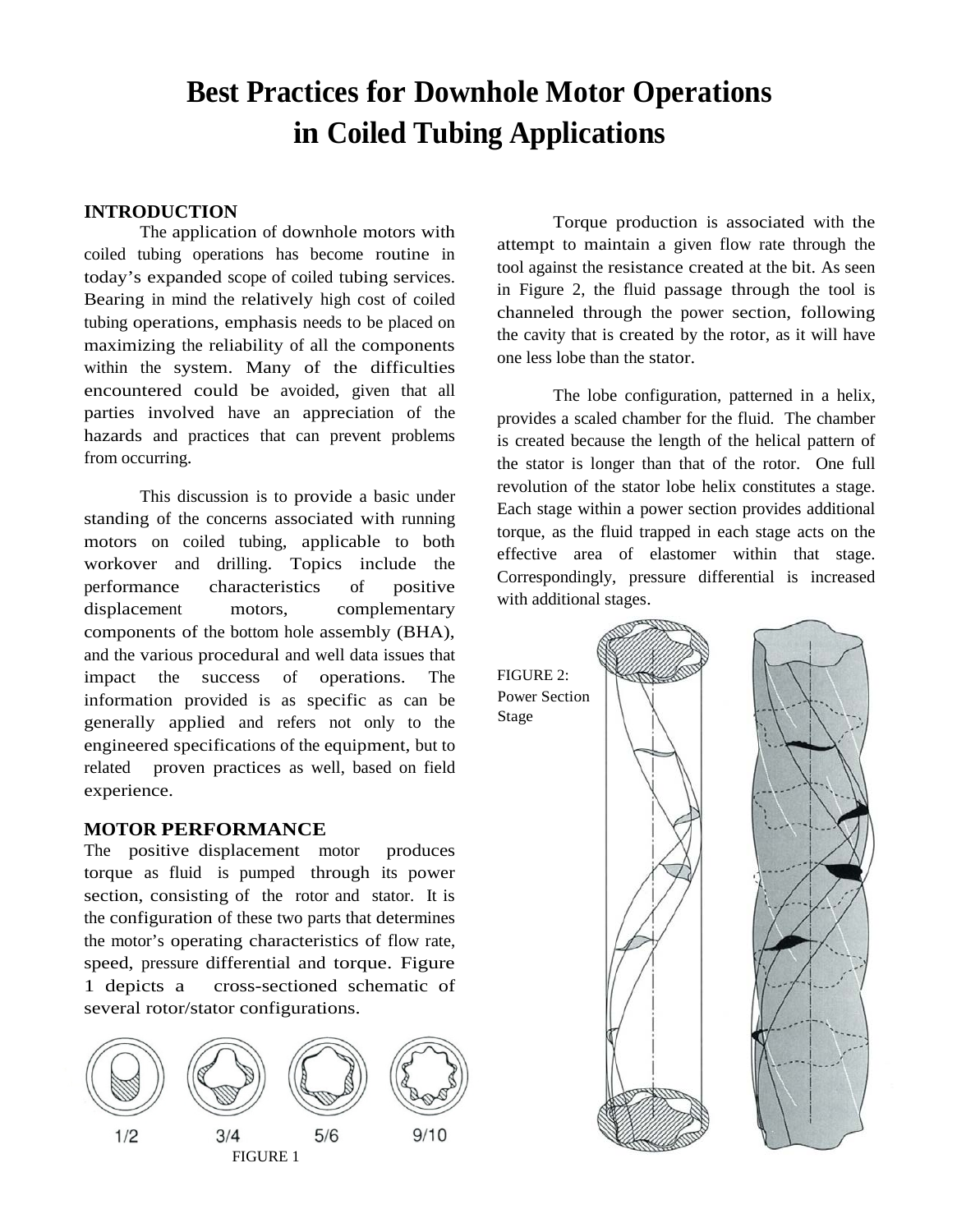The conventional power section consists of a one-lobe rotor matched with a two-lobe stator. This design produces high speed with relatively low torque output per stage. The multi-lobe configuration provides greater torque production within a shorter length, at a given speed. The multi-lobe configuration also acts as a gear reduction, providing the higher torque at a reduced speed, much like a planetary and sun gear arrangement.

Based on the rotor/stator configuration, the motor's speed will correspond to the flow rate until restricted, as with weight on bit. As weight is applied to the bit, this torque demand will be seen as differential pressure, illustrated in Figure *3.* If weight on bit continues to increase, the motor's speed will decrease to a point of stall. Stall occurs when the resistance to rotation produced at the bit overcomes the scaling capacity between the rotor and stator, at which point the flow bypasses the normal flow path through the power section.

FLOW RATE (US gpm)

| FIGURE |  |
|--------|--|
|--------|--|

The other components of a motor consist first of a transmission, which can be of various designs - all serving to convert the eccentricity of the rotor's precession into a concentric rotation. Connected below the transmission is the output shaft, which is supported by both radial and thrust bearings. The thrust bearings must absorb the downward force of the rotor, created by the fluid's flow through the helical lobe design, as well as the upward force created by weight on bit.

For durable motor performance, each of motor's components must be engineered compatibly with the motor's other components, thus achieving desired performance characteristics with predictable wear patterns.

#### **BOTTOM HOLE ASSEMBLY**

When a motor is attached to coiled tubing, additional attention to detail and caution is necessitated. Individuals who are accustomed to running other tools on coil do not always appreciate the additional stresses that the motor creates, most notably torque and vibration. In Figure 4 a typical workover motorhead assembly

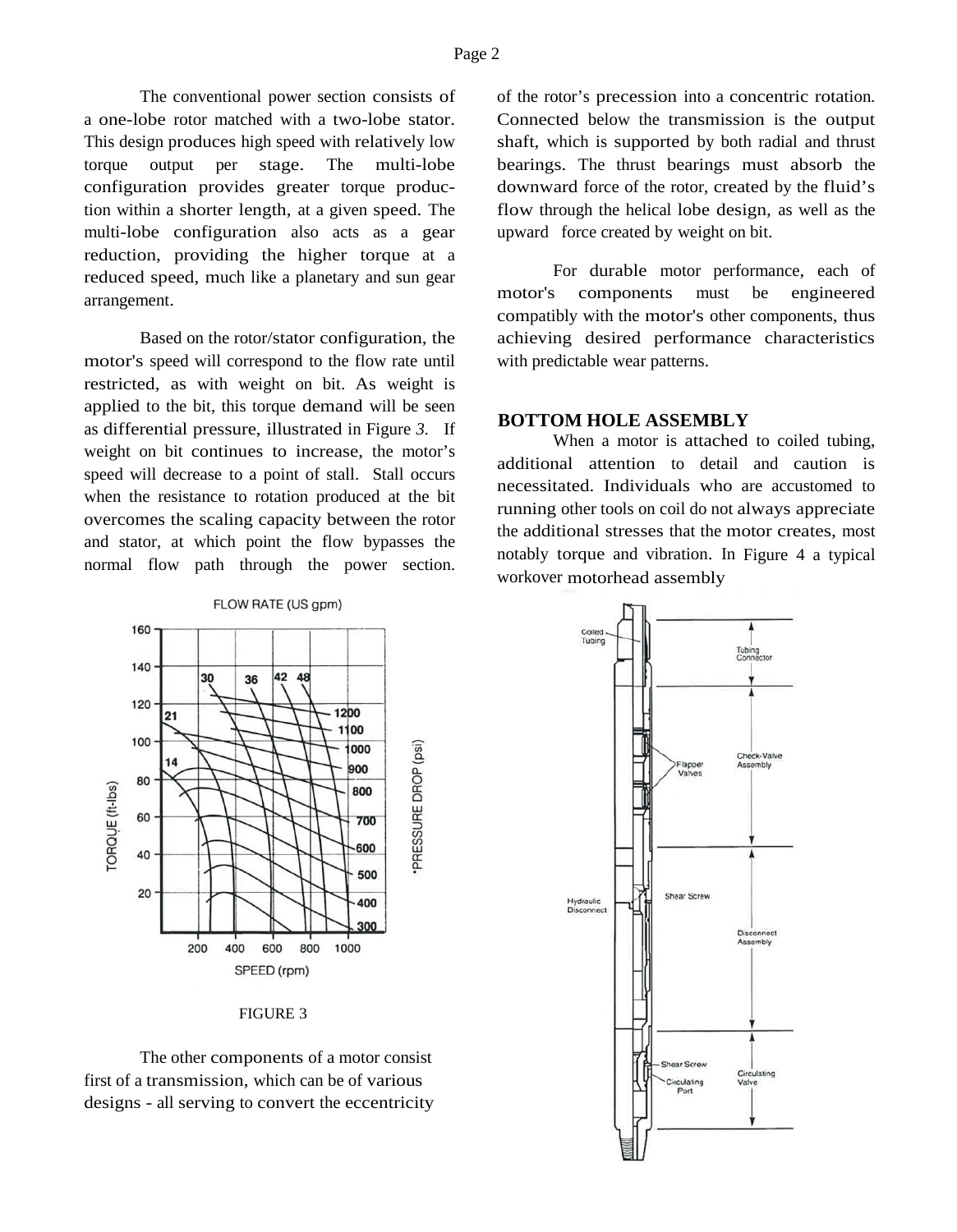is shown, including the connector; check valve assembly, hydraulic disconnect and circulating valve.

Many of the assemblies on the market today were not designed with adequate attention devoted to motor applications, resulting in numerous failures. These failures have normally occurred in the hydraulic disconnect or in the tubing connector. Each of the components must withstand the axial loads that can be delivered through the coil at depth. They must also withstand the maximum stall torque produced by the motor, seen as reactive torque by all parts above the motor: Reactive torque, coupled with vibration, can act as a hammer that will beat apart loosely toleranced mating faces, particularly evident in hydraulic disconnect failures.

There are a variety of tubing connectors on the market, several of which are adequate for motor operations. Ideally, the connector device will not only provide reliable axial and torsional load capacity, but it also should minimize deformation of the tubing and allow quick and simple installation.

In a drilling or fishing operation, the components below the connector will include such equipment as collars, jars, MWD tool, and orienting tool. The positioning of such accessories is subject to well conditions and individual dis- cretion.

In a workover application, the check valve assembly would normally be attached directly below the connector, providing back pressure control. Two valves normally are included for added safety. Flapper type valves are used to permit drop ball passage.

The hydraulic disconnect is included below the check valves to provide a controlled emer- gency release device in the event the tools become stuck. Actuation of the release permits the operator to disengage the tools, with the option to reconnect with a retrieval tool in a fishing operation.

Below the disconnect, the circulating valve is included to allow an increased circulation rate for assurance of hole cleanout. Normally, the maximum allowable flow rate for the motor

is well below the rate that the coil's friction loss limitations would otherwise permit. Often the motor's maximum flow rate docs not allow annular velocities that assure complete removal of cuttings. The circulating valve can be activated when the target depth has been achieved. isolating the motor from the flow by a seated drop ball and allowing the flow rate to be increased to the coil's limitation. This valve also provides isolation of the motor for the displacement of fluids that would be damaging to the motor's internal components, such as methanol diesel or acids.

The selection of tools to be run below the motor could lead to lengthy discussion and debate, but the following points should be considered in selecting these tools.

- Consider the compatibility of diameters, including tubular restrictions when working in cased hole, BHA component diameters, and deviation if working in open hole.
- If a roller cone bit is to be run, consider its ability to withstand the motor's rpm level and plan inspection trips accordingly.
- When a fixed cutting head is to be used, consider that all motors provide relatively high rpm, compared with conventional rotary or power swivel drilling. Therefore, good penetration rates can normally be achieved without an aggressive cutting structure. An aggressive cutting structure can be counter to good penetration rates, due to increases in the frequency of motor stalls.
- Underreamer applications with motors on coil provide excellent cost savings opportunities, but should be carefully selected for best performance. Issues to be considered include:

*Length.* The longer the tool below the bit box is, the greater is the tendency to stall the motor, due to increased side loading of the output shaft, wasting horsepower.

*Debris traps.* The tool's design should min-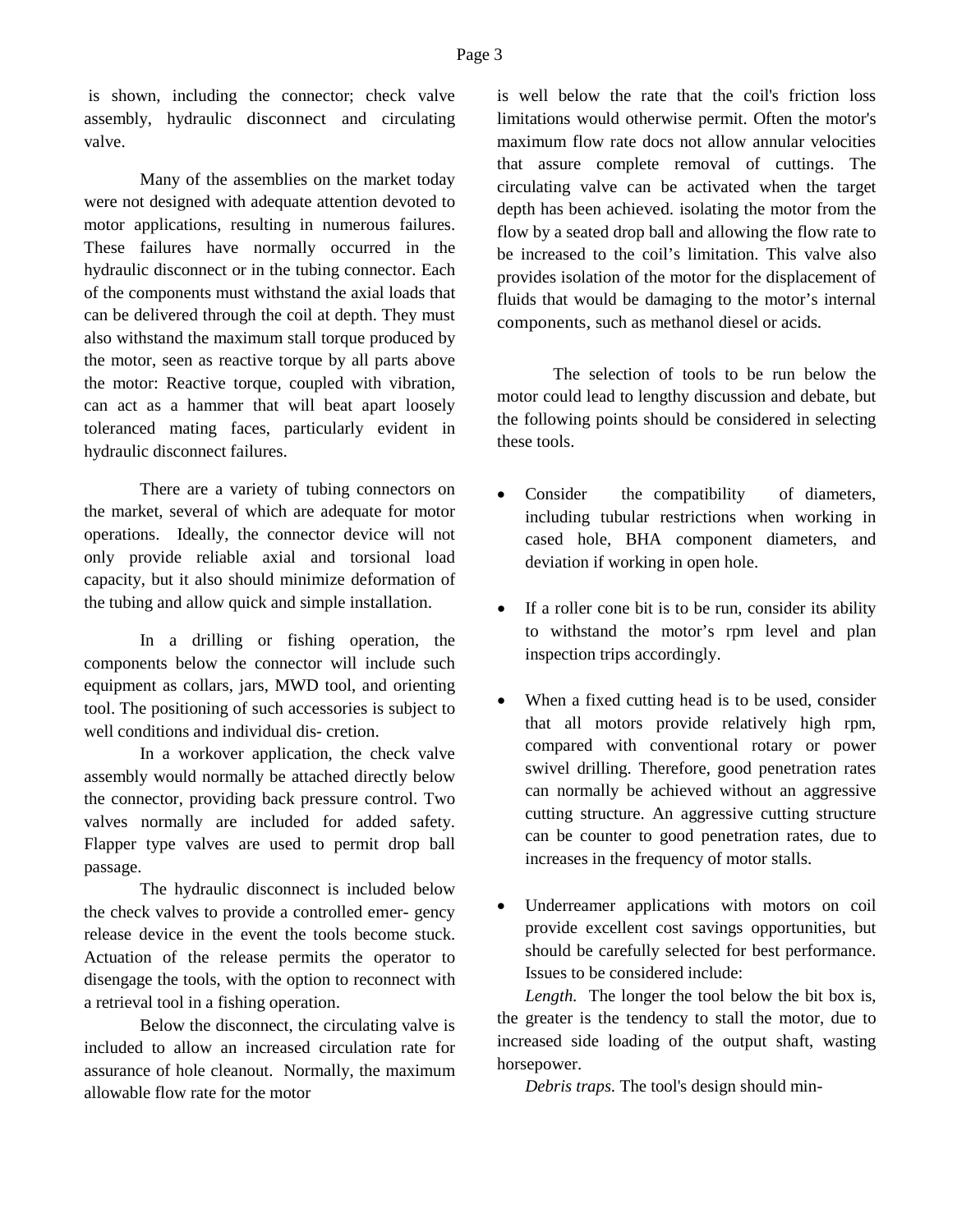imize the potential for cuttings to become lodged in areas that could cause blades to be locked open.

*Positive blade retraction.* Blades that are allowed to hang freely when not hydraulically activated represent a hazard for hanging up in downhole equipment or perforations.

*Pilot mill.* If the tool has a pilot mill leading the blades, it should be as close to the blades as possible, as it presents the potential to stray from the center line or the bore, in turn point loading the blades, particularly when blades are staggered and spaced far apart.

*Durability.* The tool design, particularly that of the blades and hinge arrangement, must be strong enough to withstand more than any torsional loads the motor can produce because any bending or the blades will normally prevent their retraction, preventing the return through restrictions.

# **OPERATIONAL CONSIDERATIONS**

Before running a motor on coiled tubing, numerous points should be considered, most of which appear too obvious to note, but are stressed because they continue to be often ignored, causing delays and job failures. A clear and achievable objective should begin the process, including a detailed schematic or the well or well plan.

The compatibility of all tools should be established. The first consideration is that of hole size or tubular restrictions that will determine diameters.

The motor's maximum stall torque must then be compared to the coiled tubing's size. An established safety factor is to ensure that the motor's maximum stall torque, when multiplied by two, does not exceed more than 80% of the coil's nominal torsional yield. This provides protection against excess fatigue or failure or the coil.

Downhole hydraulics must be defined to ensure that unacceptable pressures will not be required, given the flow rates that are determined with the fluid that is to be used. All pressure drops in the system should be defined. If insufficient

annular velocities are then anticipated, the procedures should include periodic gel sweeps and a conservative penetration rate that will not exceed hole cleaning capacity or the system.

The downhole working environment for the motor is the final determining consideration prior to committing to the procedure. The fluids used in the job must be determined as compatible with the motor. Generally stated, any fluid that is destructive of, or will cause swelling of a nitrile based elastomer can be expected to shorten the motor's life, or even prevent it from performing. The list of detrimental fluids includes, but is not limited to: diesel, methanal solutions, and crude oils with high aniline points and low aromatics. Some compensation for swelling can be done with the motor's power section, but questionable fluids should always first be discussed with the manufacturer.

Any use of compressible fluids such as air or nitrogen will require the addition of foam or lubricating mist for lubrication. Downhole motors have proven to perform with compressible fluids. but a loss or efficiency and less precise performance control should be expected.

The bottom hole temperature represents one of the most dramatic influencing factors on motor performance. Motors are often run beyond their temperature specifications, but as temperatures approach 300°F(149°C) the predictability or useful life becomes increasingly less definable. Cooling the motor by pumping while running in the hole is helpful, but is not an option when running underreamers, and it has minimal impact with small diameter coil and limited pump capacities through the smaller motors.

## **GENERAL PROCEDURAL OUTLINE**

Once it is established that a downhole motor is to be used and the operating conditions have been defined. procedures can then be detailed. The procedures listed here are to provide a general guideline for operations intended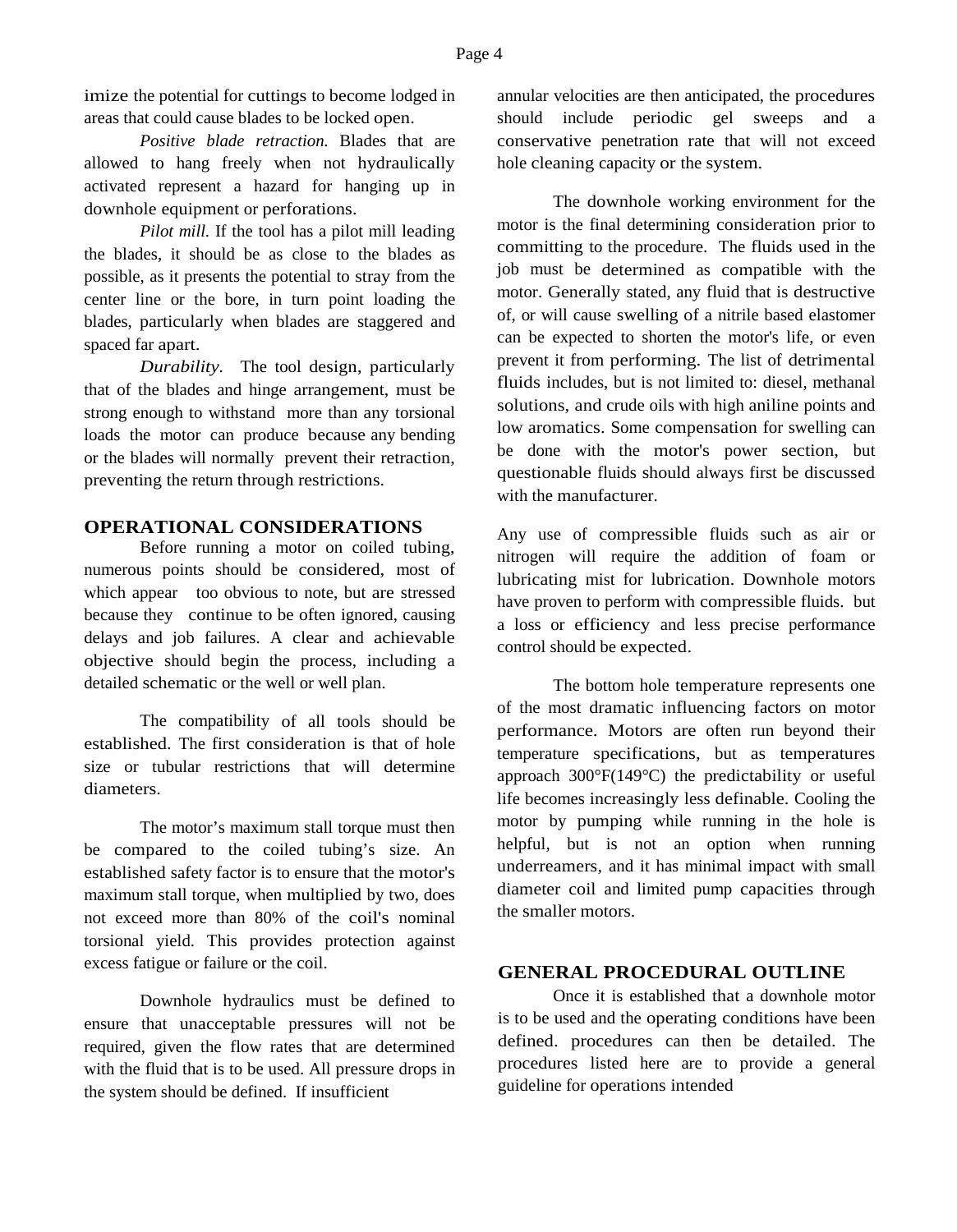Page 5

to prevent the dangers of tools lost in hole, as well as damage to the tools or downhole equipment.

## **Rig Up Procedure**

- Ensure that the coil is clean.
- Inspect all tools on location.
- Drift ID's of motorhead assembly with drop balls.
- Inspect O-rings.
- Attach tubing connector to coil.
- Pull test tubing connector.
- Retighten tubing connector.
- Make up motorhead assembly.
- Attach bull-plug with relief valve.
- Pressure test motorhead assembly.
- Make up motor.
- Displace any air from coil at low pump rate.
- Surface test motor (not done in freezing temperatures).
- Make up bit, mill or underreamer.
- Pull BHA into lubricator (if applicable).
- Nipple up lubricator and pressure test surface equipment.
- Start in hole.

## **General Operating Procedures**

- Run in hole at 50-100' per minute (following safety regulations) not exceeding 20' per minute through any accessories.
- Establish starting depth. *i.e.*, lightly tag. monitoring for weight loss.
- Pick up approximately 50' and establish circulating pressure.
- Feed coil extremely slow until pressure increase is indicated.

It is at this point where patience is critical, in that motor stalls can be expected to occur repeatedly until a cutting pattern is established. Coil should be fed at a rate that attempts to maintain a 300-400 psi differential above the off bottom circulating pressure. As Figure *5* illustrates, applied weight will be indicated by an increase in pressure, which will decline as the weight is drilled off. The ideal procedure is to feed the coil precisely in time with the penetration rate, maintaining a relatively constant pressure differential.



**Drilling Off** 

FIGURE 5: Pump Pressure Gauge

**Stalled Out** 

Despite the effort, however, stalls will likely occur, reflected by a significant pressure increase, which will damage the motor if not promptly corrected. To eliminate the potential for a tool backoff, it is important to shut down pumps and bleed pressure before picking up off bottom. Having cleared the cutting surface from bottom, the operator can then attempt to resume his drilling procedure.

- Pump gel sweeps as dictated by annular velocities.
- Upon reaching target depth, activate circulating sub.
- Circulate bottoms up, at least one full circulation.
- Any necessary chemicals can be displaced.
- Pull out of hole and rig down.

#### **COMMON PROBLEMS**

As indicated earlier, motor operations on coiled tubing continue to experience an undue level of problem jobs. The type of failures noted here represents those most commonly